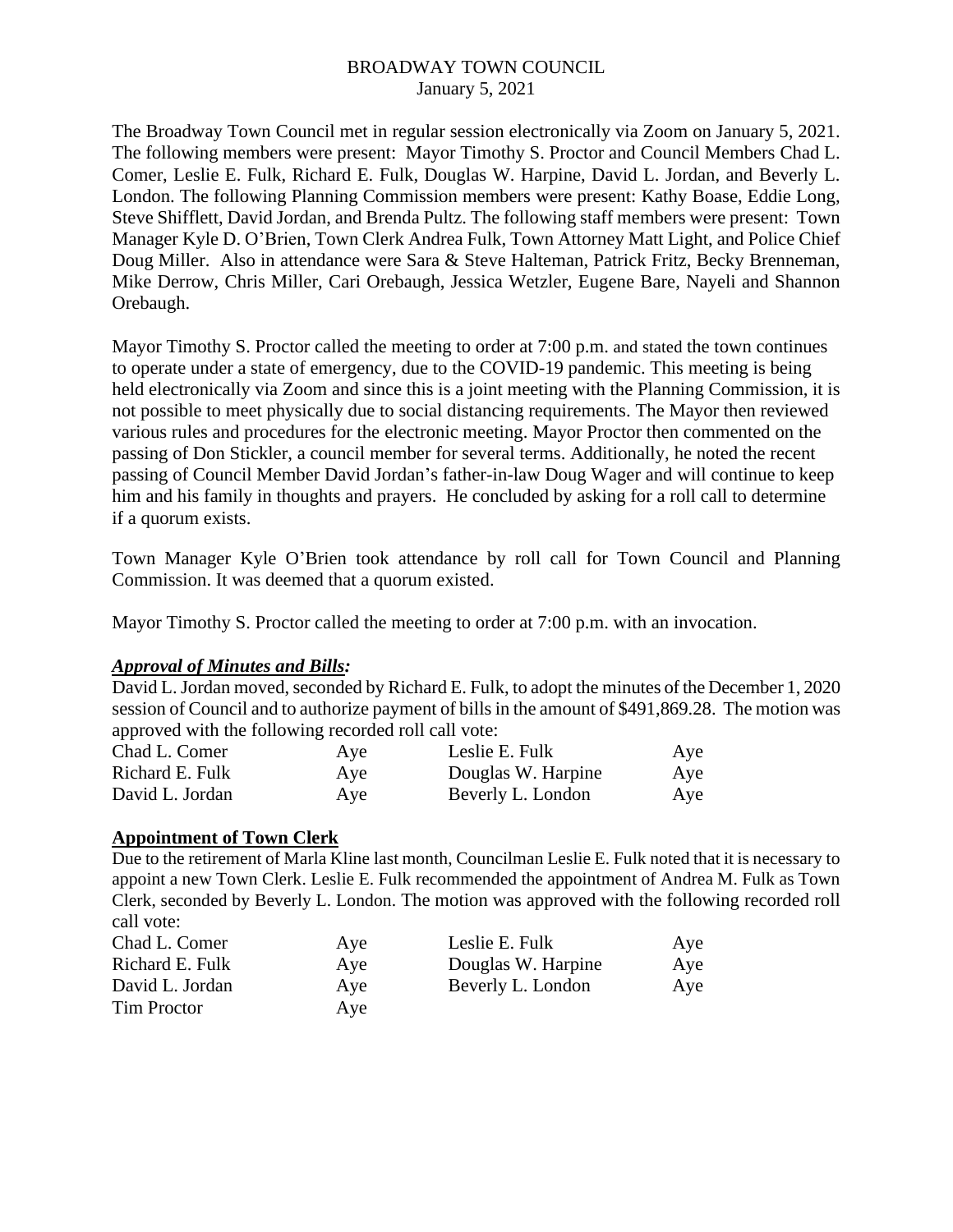# *Joint Public Hearing: Special Use Permit, 320 Broadmoor Lane* **:**

Mayor Proctor advised that the first item of business is a Public Hearing to consider a request for a Special Use Permit (SUP) for a short-term rental (Airbnb) at 320 Broadmoor Lane. Mayor Proctor opened a Joint Public Hearing of the Council and Planning Commission and asked the Town Manager to review the request.

Town Manager Kyle O'Brien familiarized everyone with the request and stated this is a similar request for an Airbnb that has been considered by the Town Council and Planning Commission recently. It has been advertised and the adjoining property owners will be given the opportunity to voice their support or concerns. The Halteman's are available via Zoom and were asked if they would like to elaborate on their application.

Sara Halteman stated that they have lived in Broadway for thirteen years and are excited to be part of the community. The home on Broadmoor was purchased due to the separate kitchen, bath, and bedroom for future family use. She further commented that since it will be sometime until they move other family members in, this space will be vacant, and they are interested in generating additional income to offset the mortgage costs.

Mayor Proctor opened the floor for public comment.

Shannon Orebaugh commented that he is not against Airbnb, but he was not aware there were so many in Broadway. He questioned if there were any restrictions like a three or four strike rule and any form of recourse for violations? He concluded by stating that he does not have any concern regarding this request, just Airbnb in general.

Town Attorney Matt Light addressed the questions and stated that anyone who wants to operate an Airbnb must get a Special Use Permit and requires that the applicant follow all federal, state and town laws. If they are in violation, there are procedures whereby the permit could be revoked after a formal hearing.

Shannon Orebaugh stated that his main concern is there any recourse for the whole town not just the Halteman's.

Council member Leslie Fulk stated there is not a one, two, three strike rule. This is something that is new and will be monitored, and if there is failure to comply the permit can be revoked.

Kyle O'Brien stated that, if not in compliance it will come back to Council for review. He concluded by stating that there are no current issues with any of the previous approvals and does not anticipate it with this request.

Shannon Orebaugh concluded by stating that this answered his concerns.

Leslie Fulk advised that this is an up-and-coming issue, and the Town welcomes new and innovative ideas. Will work to make it successful for Halteman's and the Town as well. Having confirmed there were no other public comments in favor of or in opposition to the proposed request, Mayor Proctor closed the public hearing and asked for a recommendation from the Planning Commission.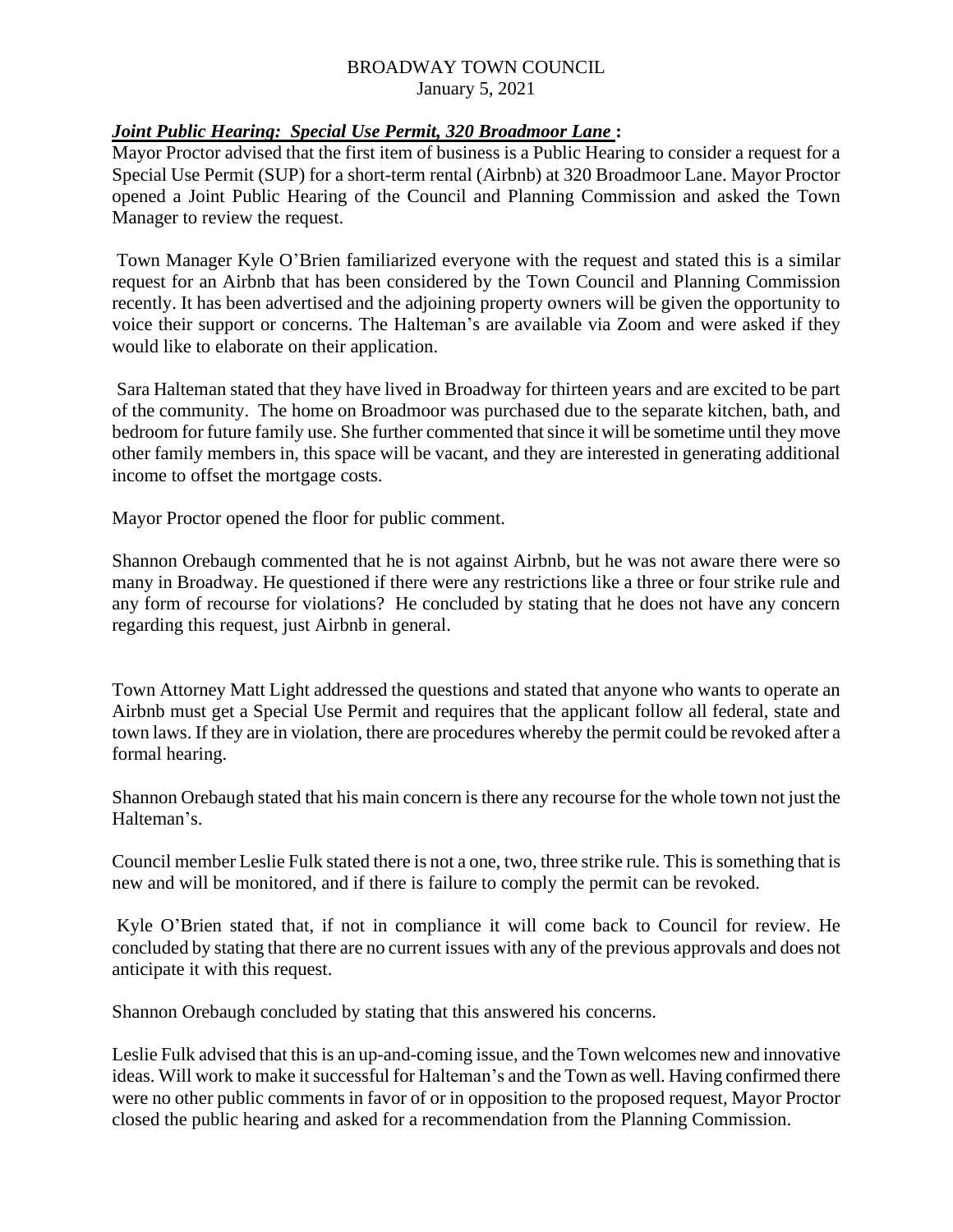The Planning Commission convened, and Kathy Boase asked if there were any questions, comments, or concerns. With nothing being brought forward, Steven Shifflet moved, seconded by Brenda Pultz, to recommend approval of the Special Use Permit. The motion was approved with the following recorded Planning Commission vote:

| <b>Kathy Boase</b>     | Aye | David Jordan | Aye |
|------------------------|-----|--------------|-----|
| Eddie Long             | Aye | Brenda Pultz | Aye |
| <b>Steve Shifflett</b> | Aye |              |     |

Mayor Proctor then invited Council action.

Having heard the Planning Commission's recommendation, David L. Jordan moved, seconded by Douglas W. Harpine, to approve the Special Use Permit for a short-term rental for 320 Broadmoor Lane, subject to the condition that they follow all federal, state, and local laws. The resolution is included in the minutes as Attachment A. The motion was approved with the following recorded roll call vote:

| Chad L. Comer   | Aye | Leslie E. Fulk     | Aye |
|-----------------|-----|--------------------|-----|
| Richard E. Fulk | Aye | Douglas W. Harpine | Aye |
| David L. Jordan | Aye | Beverly L. London  | Aye |

## *Old Business:*

Mr. O'Brien reported on the following items:

- **Hartz Water Tank:** Painting has been completed and it looks great.
- **Heritage Park playground:** Equipment has been installed and is getting a lot of use regardless of the weather. It has been very well received.
- **Water plant withdrawal permit:** Staff continues to work with DEQ on the renewal of the withdrawal permit for the water treatment plant. The public notice is proposed to be out next month, and the renewal will follow shortly thereafter.
- **Public Works:** Water main breaks typically start when it gets cold and slow down after the first of the year. The Town has had several, with one of the larger ones off Broadway Ave, and was losing about 100,000 gallons of water a day. In this area there are a lot of caves and the leak was not visible. The leak locator was able to find it and enabled them to repair the leak.
- **Off Broadway Players:** Architect Dale Cupp has been working on preliminary renderings for the possible restoration to the old school building beside the Town office, to be potentially used for the theatre. He is finishing those up now and will be presented to the Council in the new future.